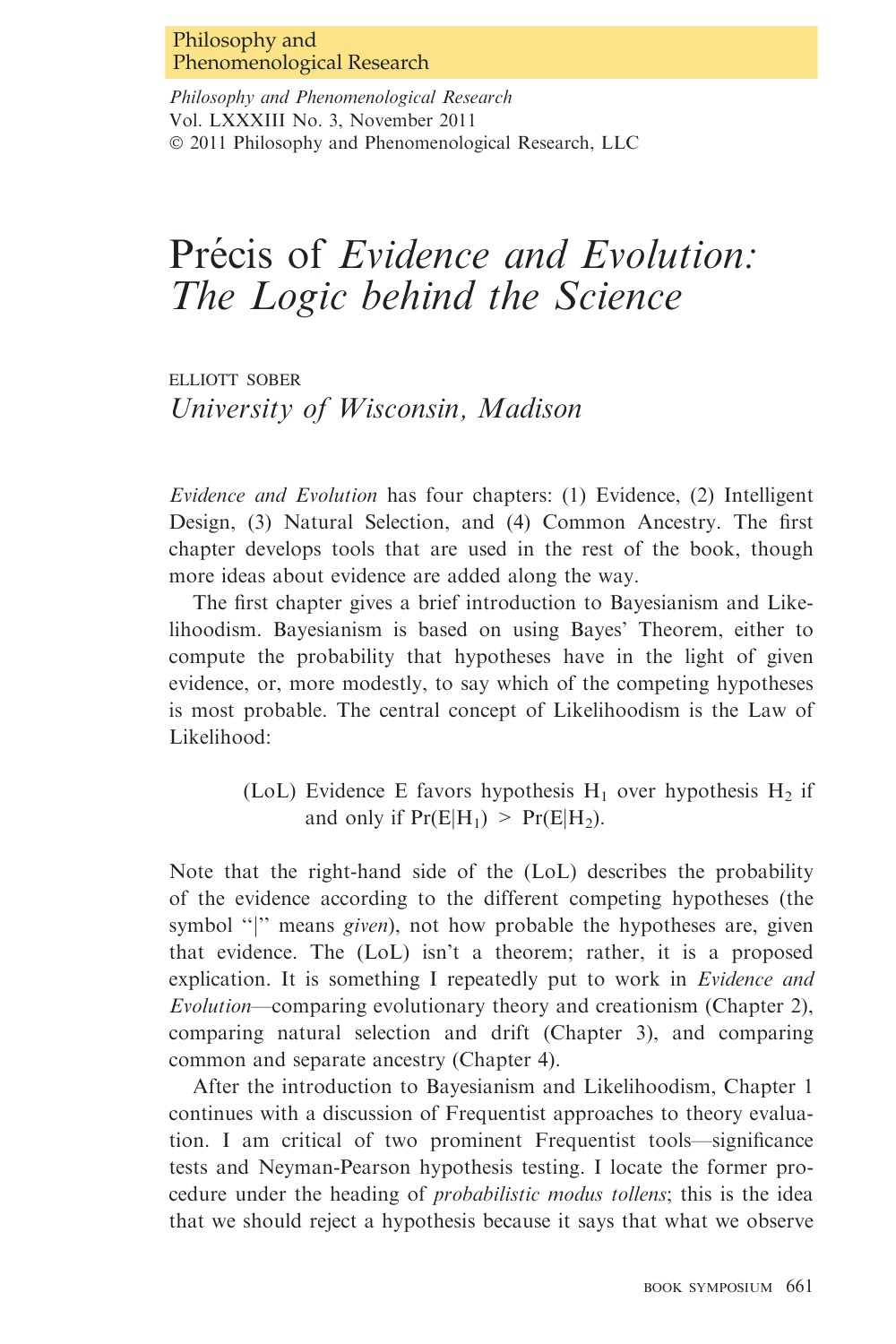has a very low probability. I then give a sympathetic presentation of another Frequentist idea, the Akaike Information Criterion (Akaike 1973); AIC forms part of the statistical subject of model selection theory.

In Chapter 1, I endorse a pluralistic outlook—Bayesianism is fine in some inference problems, likelihoodism in others, and AIC in still others. These problems differ from each other both in terms of the kind of information one has available and in terms of one's goals. With respect to information: Bayesianism is a legitimate framework when the values assigned to prior probabilities and to likelihoods have an objective justification, likelihoodism comes into its own when priors cannot be justified in this way though likelihoods can, and AIC makes sense when neither priors nor likelihoods can be justified. With respect to goals: the goal of Bayesian inference is to determine how probable this or that hypothesis is (or, more modestly, which of the competing hypotheses is most probable), the goal of likelihood inference is to determine which of the competing hypotheses is favored by the evidence at hand, and the goal of AIC is to determine which model will be most predictively accurate (where it turns out that a model known to be false can sometimes be expected to be more predictively accurate than a model known to be true). In this first chapter, I discuss some probability puzzles concerning stopping rules and how one should reason about coincidences. I also discuss how Bayesianism, Likelihoodism, and AIC are related to larger questions in the philosophy of science concerning realism, instrumentalism, and idealization. And parsimony makes its first appearance in this chapter, in a discussion of how AIC uses the number of adjustable parameters that a model deploys to help estimate how predictively accurate the model will be.

In Chapter Two, on intelligent design, I try to develop the strongest possible formulation of the design argument for the existence of God, after which I criticize the argument so conceived. Paley's (1802) analogy between a watch and the vertebrate eye is where I start. I end up interpreting the argument, not as a Bayesian argument that an intelligent designer probably made the eye, nor as an analogy argument, but as a likelihood inference. I then criticize the argument by discussing how Duhem's Thesis applies in nondeductive contexts. Duhem (1914) and Quine (1953) say that theories typically don't have observational consequences all by themselves, but need to be supplemented with auxiliary assumptions in order to do so. I argue that theories often don't confer probabilities on observations all by themselves, but need to be supplemented with auxiliary assumptions in order to do so. I then discuss what sorts of auxiliary assumptions we are entitled to add to the theories we wish to test. I argue that we can't simply invent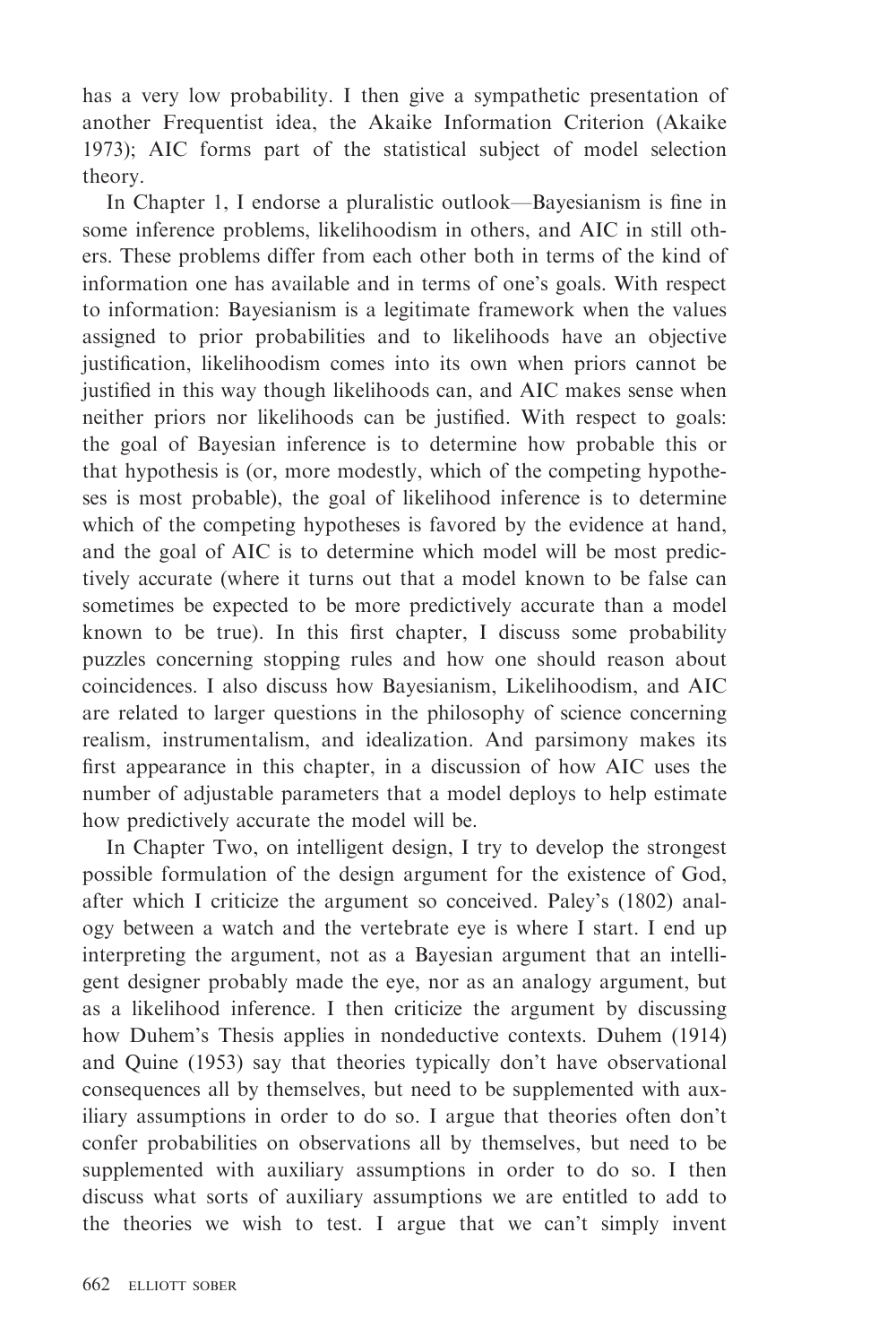assumptions that lead theories to do well or poorly in the likelihood competition. Auxiliary assumptions must be justified. This allows me to criticize the likelihood version of the design argument. When Paley claims that the complex functionality of the camera eye favors the hypothesis of intelligent design over the hypothesis of chance, he is making assumptions about the putative designer's goals and abilities that he cannot independently justify. This criticism of the design argument, it turns out, has implications concerning a standard argument against intelligent design that biologists have frequently made. Greg Radick (2005) calls it the no-designer-worth-his-salt argument. Darwin (1859), Stephen Jay Gould (1980), and many other biologists have argued that imperfect adaptations are evidence against intelligent design. Although this is a good argument against an omnipotent God who wants above all to give organisms perfect adaptations, it does not touch other versions of ID. For example, when Gould argues that the panda's thumb is evidence against the design hypothesis, he is making assumptions about the putative designer's goals and abilities, assumptions that he has no right to make. Gould assumes that the putative designer would have had the goal of giving pandas a device for stripping bamboo that would have been far more efficient than the thumb that pandas currently have, and that the designer would have had the ability to furnish pandas with this better device. Gould falls into the same trap that tripped up Paley.

This second chapter also attempts to resuscitate the concept of testability. Philosophers nowadays often think that the search for a criterion of testability is a fool's errand, something that the overthrow of logical positivism has taught us is a pseudo-problem. I disagree. I think philosophers of science should try to understand what testability is and I take a shot at doing so. The chapter also considers two versions of the design argument additional to the likelihood version I just mentioned. One uses model selection ideas; the other addresses an argument that Cleanthes makes in Hume's (1779) Dialogues Concerning Natural Religion. The chapter also has some discussion of Michael Behe's (1996) contention that features of organisms that exhibit ''irreducible complexity'' cannot be explained by evolutionary processes and must be the work of an intelligent designer.

Chapter 3, on natural selection, starts with polar bears. How should we go about testing two hypotheses about why the average fur length of present day polar bears is 10 centimeters? The hypotheses I consider are Selection-plus-Drift (SPD) and Pure Drift (PD). I put this problem in a likelihood framework. We need to figure out which of these hypotheses confers the larger probability on the observed fur length. This requires auxiliary assumptions. The standards that apply to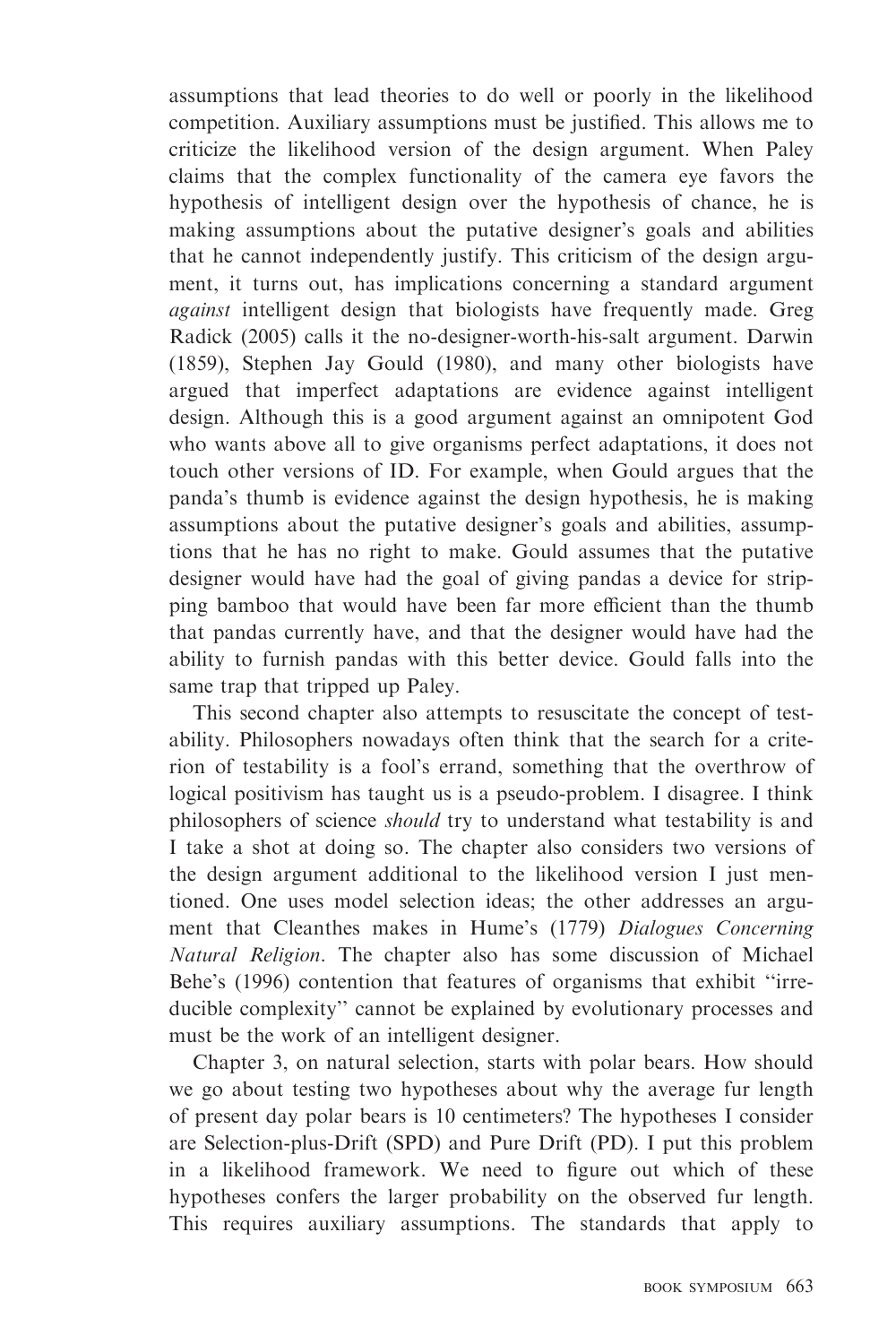evaluating hypotheses of intelligent design apply here as well. We can't simply invent auxiliary assumptions; rather, they must be justified. After discussing this problem and noting how hard it is to solve, I shift to another problem that I think is more tractable. Instead of trying to explain why polar bears have fur that is 10 centimeters long, we can take up the question of why bears in cold climates tend to have longer fur than bears in warm climates. I argue that it is correlations across species, rather than the trait values of a single species, that evolutionary biologists typically should aim at explaining. This leads to considerations from model selection theory and reflection on how a theory that unifies different observations can be better than a theory that disunifies them. Reichenbach's (1956) principle of the common cause then comes in for criticism. And there is discussion of how biologists use molecular data to test selection against drift and also of how they use phylogenetic information to test adaptive hypotheses. This chapter also evaluates the use that biologists make of a concept called cladistic parsimony to infer the character states of ancestors. This kind of parsimony differs from the one that is used in model selection theory; I look at cladistic parsimony through the lens of likelihood and also from a Bayesian point of view.

Chapter 4 is on common ancestry. I start by discussing what it means to say that all life on earth has a common ancestor. This involves the concept of tracing-back; it does not mean that life originated on earth exactly once, nor does it mean that only one ''original progenitor'' has descendants that exist now. I then turn to evidential questions. Why should the similarity of two species be evidence that they have a common ancestor? Which sorts of similarity provide stronger evidence for common ancestry and which provide weaker evidence or none at all? I make use of Reichenbach's ideas about how a common cause is probabilistically related to its separate effects (though not by endorsing his principle of the common cause) and give a likelihood treatment of these questions. Markov models of evolution are considered. The chapter concludes with a discussion of how biologists use cladistic parsimony to infer phylogenetic trees and how this parsimony procedure compares with explicitly statistical approaches that use maximum likelihood instead. Model selection ideas come in handy here.

## **References**

Akaike, H. (1973): ''Information Theory as an Extension of the Maximum Likelihood Principle.'' In B. Petrov and F. Csaki (eds.), Second International Symposium on Information Theory. Budapest: Akademiai Kiado, pp. 267–281.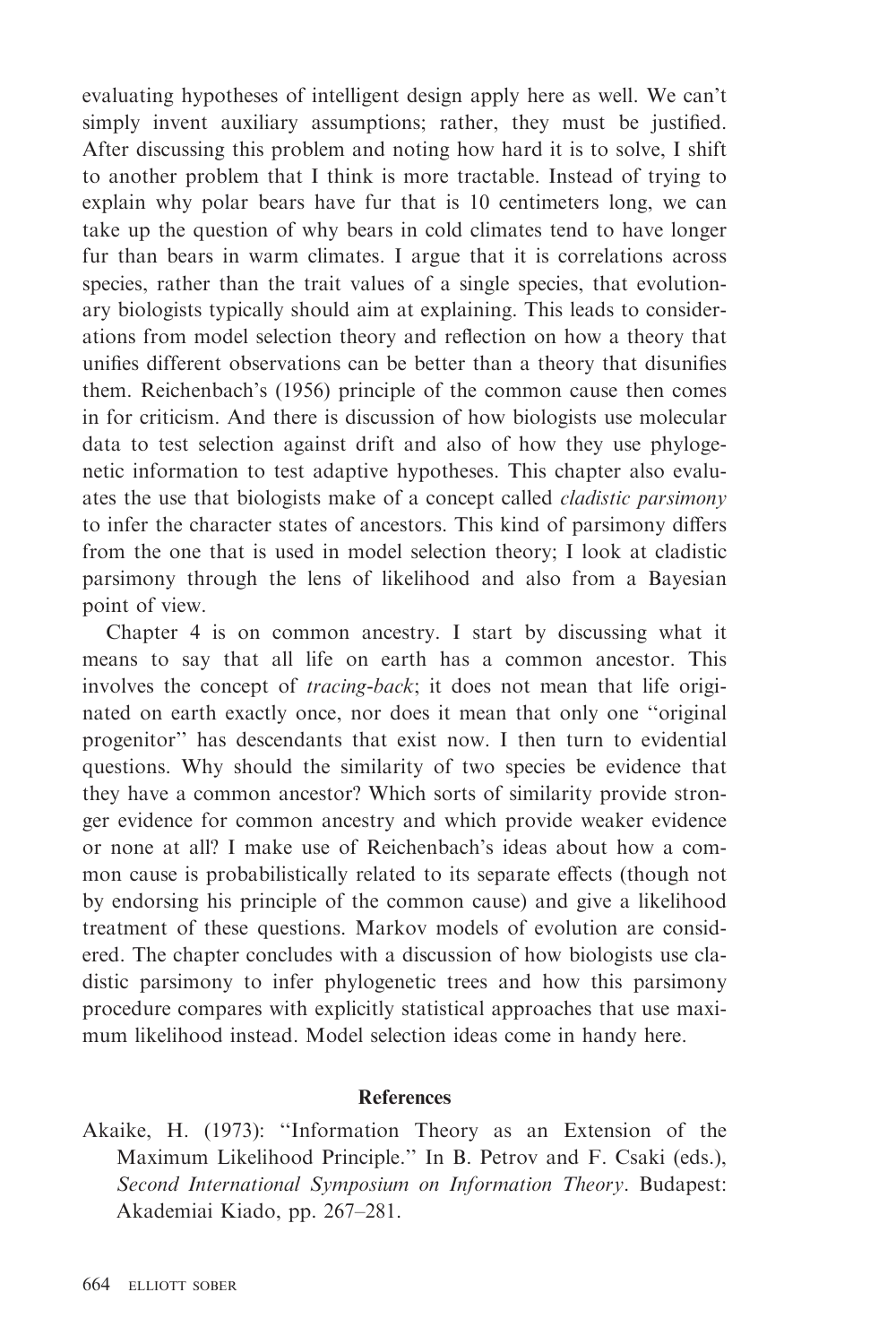Behe, M. (1996): Darwin's Black Box. New York: Free Press.

- Darwin, C. (1859): The Origin of Species. London: Murray; Cambridge: Harvard University Press, 1964.
- Duhem, P. (1914): The Aim and Structure of Physical Theory. Princeton: Princeton University Press, 1954.
- Gould, S. (1980): The Panda's Thumb. New York: Norton.
- Hume, D. (1779): Dialogues Concerning Natural Religion. London: Penguin, 1990.
- Paley, W. (1802): Natural Theology, or, Evidences of the Existence and Attributes of the Deity, Collected from the Appearances of Nature. London: Rivington.
- Quine, W. (1953): ''Two Dogmas of Empiricism.'' In From a Logical Point of View. Cambridge: Harvard University Press, pp. 20-46.
- Radick, G. (2005): ''Deviance, Darwinian-Style—A Review of A. Lustig, R. Richards, and M. Ruse's Darwinian Heresies (Cambridge: CUP, 2004).'' Metascience 14: 453–457.
- Reichenbach, H. (1956): The Direction of Time. Berkeley: University of California Press.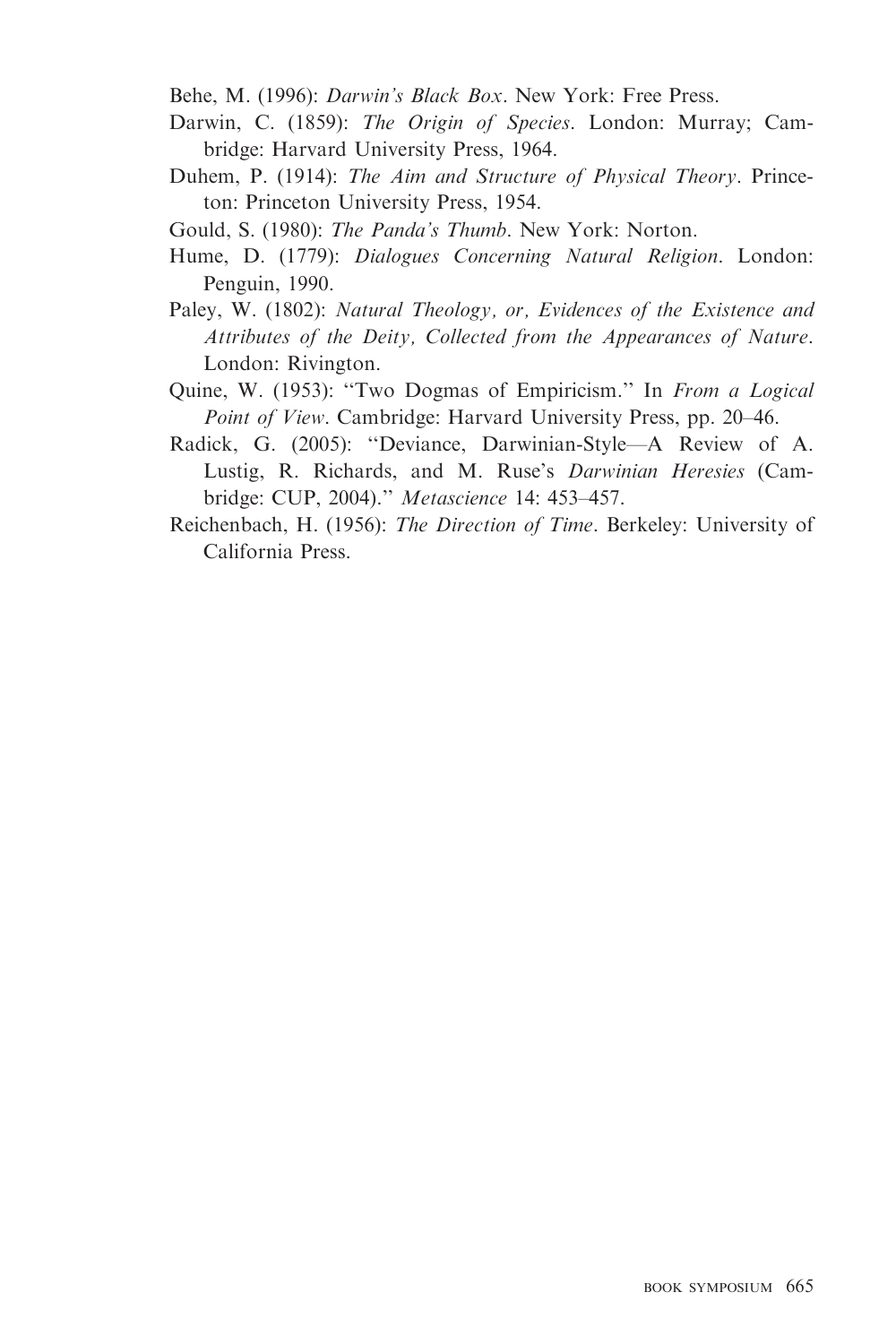Philosophy and Phenomenological Research Vol. LXXXIII No. 3, November 2011  $© 2011 Philosophy and Phenomenological Research, LLC$ 

# Responses to Fitelson, Sansom, and Sarkar

elliott sober University of Wisconsin, Madison

My thanks to Branden Fitelson, Roger Sansom, and Sahotra Sarkar for their thought-provoking comments on Evidence and Evolution. I respond in what follows to each of them separately.

## 1. Responses to Sahotra Sarkar

#### 1.1. Is Confirmation Contrastive?

Sarkar says that I hold that ''theory confirmation is always contrastive.'' This means that if an observation confirms hypothesis  $H_1$ , the observation does so only because O and  $H_1$  are related in a certain way to a second hypothesis, call it  $H_2$ . A similar thesis pertains to testing. To test a hypothesis  $H_1$  is to test it against some alternative hypothesis  $H_2$ .

I do not endorse the contrastive thesis when  $H_1$  and O are deductively related. There is nothing wrong with *modus tollens*. If  $H_1$  entails O and O is false, this entails that  $H_1$  is false; there is no need to bring in an alternative hypothesis  $H_2$  to see this. Nor do I have a beef against *modus ponens*. If O entails  $H_1$  and O is true, you don't need to consider an alternative hypothesis  $H_2$  to see that  $H_1$  is true. Contrastivism needs to be restricted to cases in which hypotheses and observations are not deductively connected.

Likelihoodism wears its contrastive character on its sleeve. The Law of Likelihood says

(LoL) O favors  $H_1$  over  $H_2$  iff  $Pr(O|H_1)$  >  $Pr(O|H_2)$ .

And likelihoodism in its usual formulations includes the insistence that the absolute value of  $Pr(O|H_1)$  doesn't tell you anything about whether O is evidence for or against  $H_1$  (Royall 1998, p. 67). It is the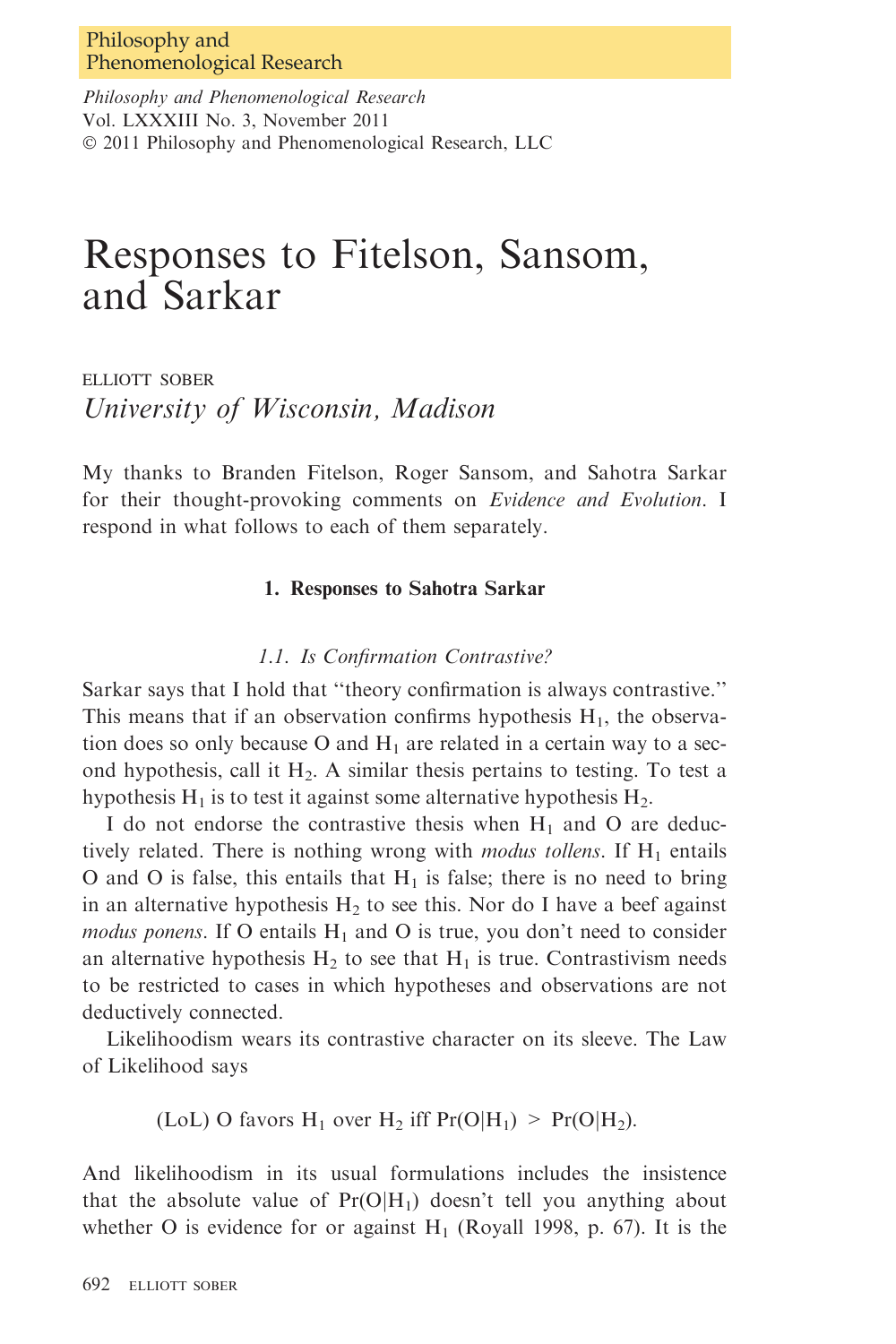relationship between likelihoods, not single likelihoods taken all by themselves, that are epistemically significant.

Bayesianism is contrastive too, though this is slightly less obvious. Bayes' theorem says that

$$
Pr(H|O) = \frac{Pr(O|H)Pr(H)}{Pr(O)}
$$

and the only hypothesis mentioned in this equation is H. But dig a little deeper and the contrastive element becomes visible. The probability of the observation, Pr(O), is, in fact, the average likelihood of H and not-H:

$$
Pr(O) = Pr(O|H)Pr(H) + Pr(O|not\text{-}H)Pr(not\text{-}H).
$$

Similarly, the Bayesian theory of confirmation

O confirms H iff  $Pr(H|O) > Pr(H)$ 

is equivalent to

O confirms H iff 
$$
Pr(O|H) > Pr(O|not-H)
$$
.

Bayesian confirmation pits a hypothesis against its own negation (Sober 2008, p. 34). The Law of Likelihood is less restrictive. Compare the likelihoods of H and not-H if you want (assuming that both of these make sense), but you also can contrast  $H_1$  with  $H_2$  where  $H_2$  isn't the negation of  $H_1$ . Likelihoodists typically have views about the kinds of hypotheses that can figure in legitimate likelihood comparisons; I'll discuss this later.

Are there noncontrastive epistemologies for hypotheses that are related only probabilistically to the observations considered? Significance tests are an example. They are instances of what I call *probabilis*tic modus tollens:

Data

 $Pr(Data|H)$  is low

H should be rejected (or: the data are evidence against H)

I criticize significance tests in Evidence and Evolution (pp. 49–53). All the other evidential frameworks that I canvas there are contrastive—not just Likelihoodism and Bayesianism, but the Neyman-Pearson theory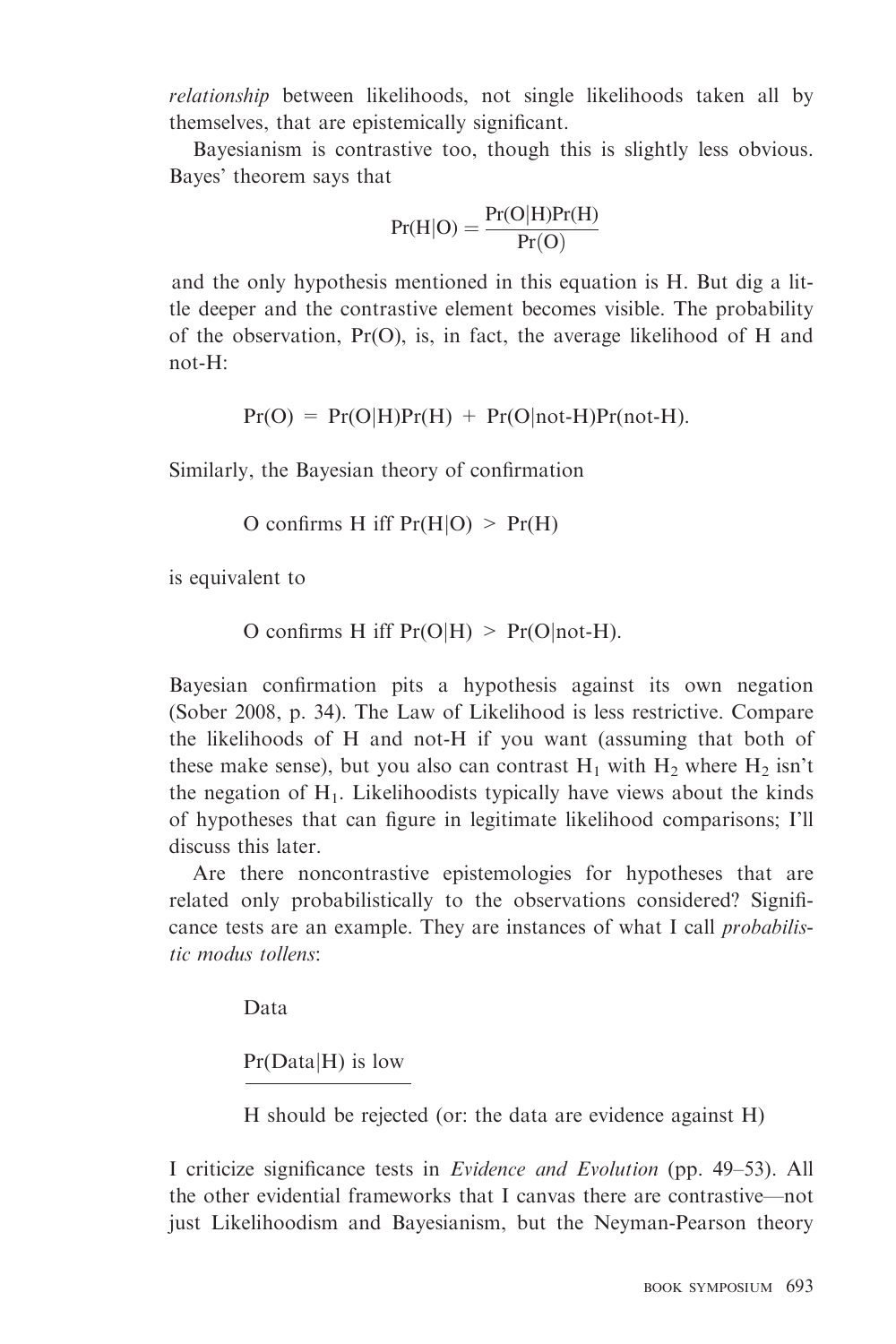of hypothesis testing, and model selection criteria like AIC. And the multi-criteria framework for evaluating theories that Sarkar favors is contrastive as well. More on this in the next section.

## 1.2. Is Evolutionary Theory Explanatorily Better than the Hypothesis of Intelligent Design?

In the chapter of Evidence and Evolution on intelligent design, I focus mainly, but not exclusively, on a likelihood formulation of the design argument. According to this interpretation, Paley and other proponents of this argument are attempting to show that

> Pr(organism o has features  $F |$  an intelligent designer made o) > Pr(organism o has features F | mindless process X made o).

Before Darwin, the mindless process that people usually had in mind was ''chance''—the Epicurean idea of particles in random motion that occasionally stick together and form stable configurations. Afterwards, X was usually the process of evolution by natural selection. The features F that usually get plugged into this schema are ones that characterize complex adaptive structures (like the vertebrate eye). My complaint about this argument is that there is no saying whether the left-hand likelihood is one or zero or something in between until specifics are provided about the goals and abilities that the putative intelligent designer would have if this being existed. One can't just stipulate what these are; they must be based on a plausible argument that shows that if an intelligent designer made this organism, then the designer probably would have had these goals and abilities rather than those. I do not demand that we have total certainty about exactly what those goals and abilities are; what is needed is that we know enough about this to allow the likelihood evaluation to go forward (Sober 1998, pp. 142–143).

Sarkar agrees with this criticism of the design argument, but he thinks it shortchanges Darwin and Wallace, depriving them of the credit they are due. He thinks that my analysis of the design argument doesn't show why evolutionary theory (ET) ''better explains'' the features of organisms than the intelligent design hypothesis (ID) does. I'm not sure what Sarkar means when he says that ET is explanatorily better than ID. He says at one point that ID's being ''intellectually incoherent'' would not show that ET is explanatorily better than ID. I use the term ''better explanation'' in a more liberal way. If ID is incoherent and ET is not, then ET is better in a way that pertains to its ability to explain. And if ID is untestable whereas ET is not, that too is a point in favor of ET as an explanation of what we observe.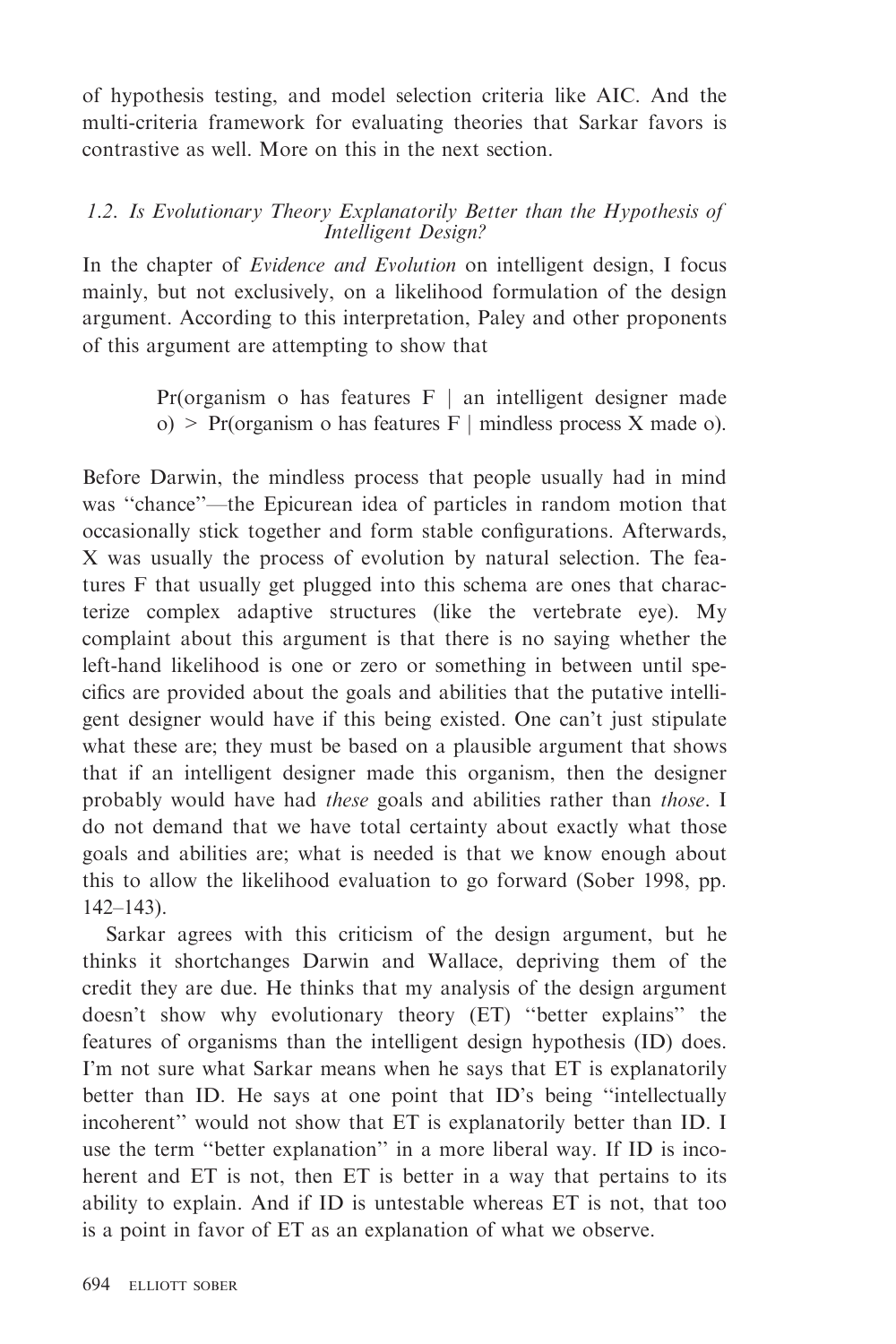Sarkar is right that my position on Darwin's relation to the design argument has changed. I once thought that the ID hypothesis has a higher likelihood than Epicureanism, but that ET then came along and ET turned out to have a higher likelihood than ID (Sober 1990). I now think that this view of what is going on is mistaken. ID never was much of a theory—not because it makes false predictions, but because it doesn't predict much of anything at all. This defect in ID can be recognized without taking Darwin's theory into account. In spite of this change in view, I continue to subscribe to my statement in *Philosophy* of Biology that Darwin ''altered the dialectical landscape'' by developing his new theory (Sober 1993). Sarkar thinks my critique of the likelihood version of the designer argument in Evidence and Evolution requires a retraction of that comment about Darwin; I don't see that it does.

When Sarkar brings his multi-criteria framework for evaluating competing theories to bear on the three-way competition between ID, ET, and the Epicurean hypothesis that life evolves by a purely random process, he reaches the conclusion that ET has a higher likelihood than Epicureanism and, as I said, he agrees with me that the likelihood of ID can't be evaluated. He concludes that ''this is what Darwin and Wallace achieved.'' I agree with Sarkar that Darwin constructed a theory that has a higher likelihood than Epicureanism. This was an achievement. But how does that show how Darwin's accomplishments bear on the credentials of intelligent design? I don't see that Sarkar has an answer to this question that differs from my own.

Sarkar describes two formats that his multi-criteria framework for evaluating theories might follow. I won't discuss the second set-up, which involves second-order probabilities. The first format involves discarding theories that can't be evaluated for their likelihoods or their prior probabilities, and then seeing if any of the remaining theories are non-dominated. When there is a three-way competition between intelligent design, purely random processes, and evolution by natural selection, we drop the first of these (because its likelihood cannot be evaluated) and then compare the second and third, because both their likelihoods and their priors can be computed. The way this approach handles ID resembles what I say in Evidence and Evolution. If my approach fails to describe what Darwin and Wallace achieved (because it fails to show how their theory of evolution is explanatorily better than ID), then I think the same is true of Sarkar's. However, there is a difference between Sarkar's proposal and my likelihood treatment. Sarkar wants to compare the prior probabilities of random processes and natural selection. He doesn't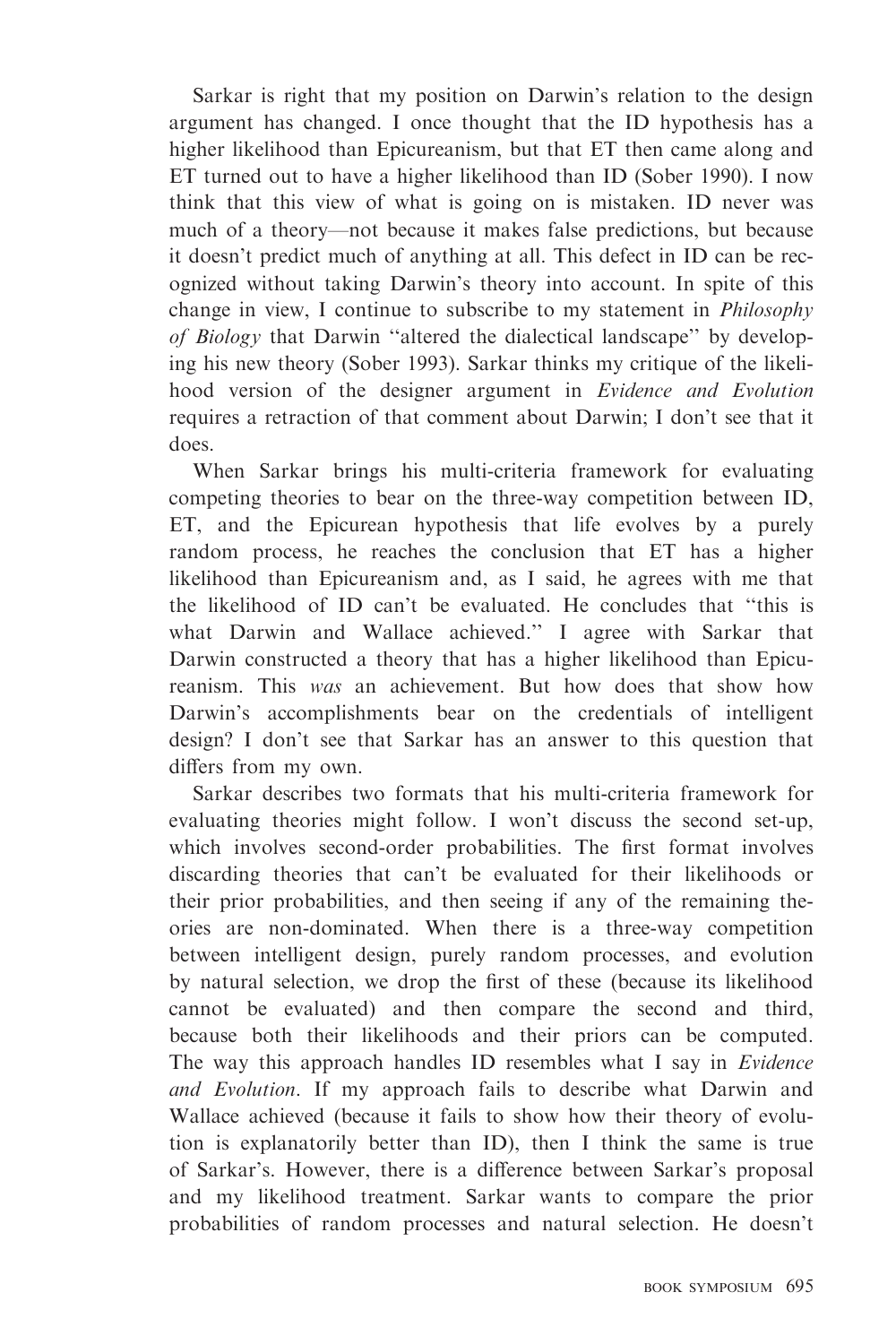say how this might be done. I am skeptical that one can provide an objective justification for ordering the priors in one way rather than another. This isn't because I think there is something special about these two theories. I think this is the typical situation for ''big'' theories—relativity and quantum mechanics, for example.

## 2. Responses to Roger Sansom

### 2.1. On Rescuing the Design Argument

Sansom discusses two versions of the Design Argument, each construed as a likelihood argument. The first he terms ''non-stipulative.'' It has separate premises that make claims about the goals and abilities the putative designer would have if he existed. Sansom makes no objection to my criticism of this argument, but says that there is another rendition of the design argument against which my criticism has no force. This is what he calls ''the stipulative theory of intelligent design''. To illustrate the issues here, consider the observation that vertebrates have eyes and the following two hypotheses:

> H1: An omnipotent intelligent designer wanted above all that vertebrates have eyes.

 $H<sub>2</sub>$ : Life evolved.

The likelihoods of the two hypotheses, relative to the observation that vertebrates have eyes, are:

> Pr(vertebrates have eyes  $| H_1$ ) = 1. Pr(vertebrates have eyes  $| H_2 |$  < 1.

There no longer is any need to consider auxiliary assumptions to figure out what the likelihood is of the ID hypothesis; the likelihood of  $H_1$ unproblematically has a value of one.

I discuss this suggestion in Evidence and Evolution (pp. 131–136) and explain why I think it is a dead end. The stipulative formulation of the design argument provides a hollow victory for ID for the simple reason that two can play the same game. If we pack the observations into the ID hypothesis, why not do the same for the evolutionary hypothesis? Instead of  $H<sub>2</sub>$ , consider the following hypothesis:

 $H_3$ : life evolved with the consequence that vertebrates have eyes.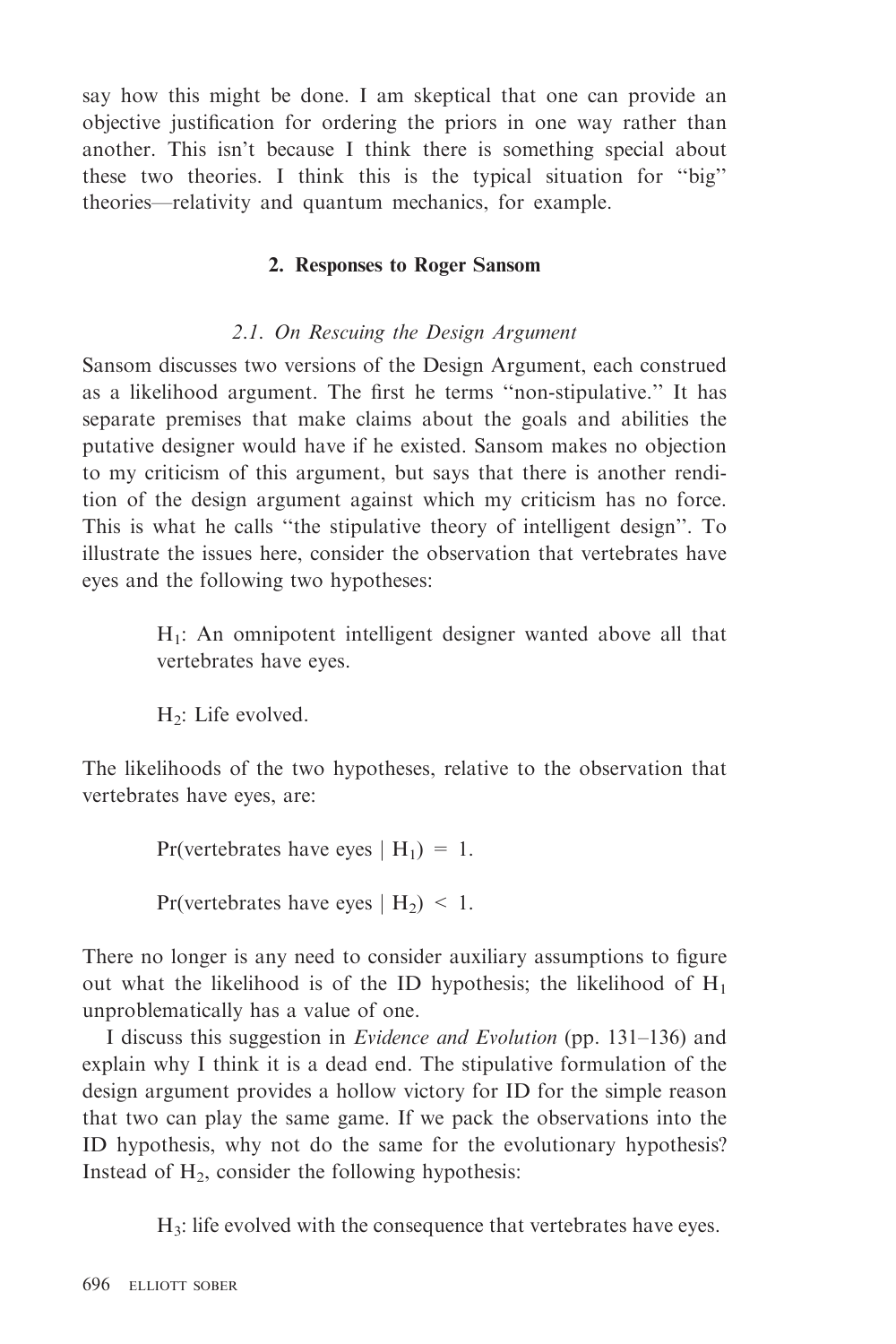If you pack in for both, both hypotheses have a likelihood of unity, which, according to the Law of Likelihood, means that the observations do not discriminate between the two hypotheses. You then may be tempted to evaluate the theories in terms of their prior probabilities, but now two problems arise. First, this shift to priors means that you are abandoning the idea that the observed features of organisms actually do some work in testing intelligent design against a competing hypothesis. Since the design argument is supposed to rest on observations, this shift to priors does not do justice to what the argument aspires to do. The second problem is that it is often impossible to provide objective justifications for assignments of prior probabilities; I think this is the case for  $H_1$  and  $H_3$ .

There is nothing special about evolution versus intelligent design here. For any observation O, a deterministic theory D that says that O had to happen will have a higher likelihood than a stochastic theory S that says that O happened with some probability less than unity. How, then, could evidence ever favor the stochastic theory over a deterministic theory? I see two solutions. The first is to break the hypotheses into pieces. This is what I did in my likelihood treatment of the design argument in which auxiliary hypotheses are separated from the hypotheses under test, and the auxiliary assumptions are required to be independently justified. This is one way to avoid trivializing the question of how observations can discriminate between competing hypotheses. Epistemological holism has been much in vogue in philosophy, thanks in large measure to the influence of Quine (1953); I think this holism is a mistake (Sober 2004). Breaking a theory into pieces and testing the pieces separately is a strategy that is widely used in the sciences. The second strategy for avoiding trivialization moves beyond the Law of Likelihood and views matters from the vantage point of model selection theory. Deterministic theories sometimes involve models that are very complex, while stochastic models are simpler. Here a model's complexity is measured by the number of adjustable parameters. This difference in parsimony is epistemically relevant, according to statistical ideas from model selection theory. I discuss this way of dealing with the competition between D and S in Evidence and Evolution (pp. 104– 107 and pp. 177–184).

## 2.2. On Testing Pure Drift against Selection-Plus-Drift

In Chapter 3 of *Evidence and Evolution*, I discuss how one might go about testing the hypothesis of selection-plus-drift (SPD) against a hypothesis of pure drift (PD). The example I initially use to discuss this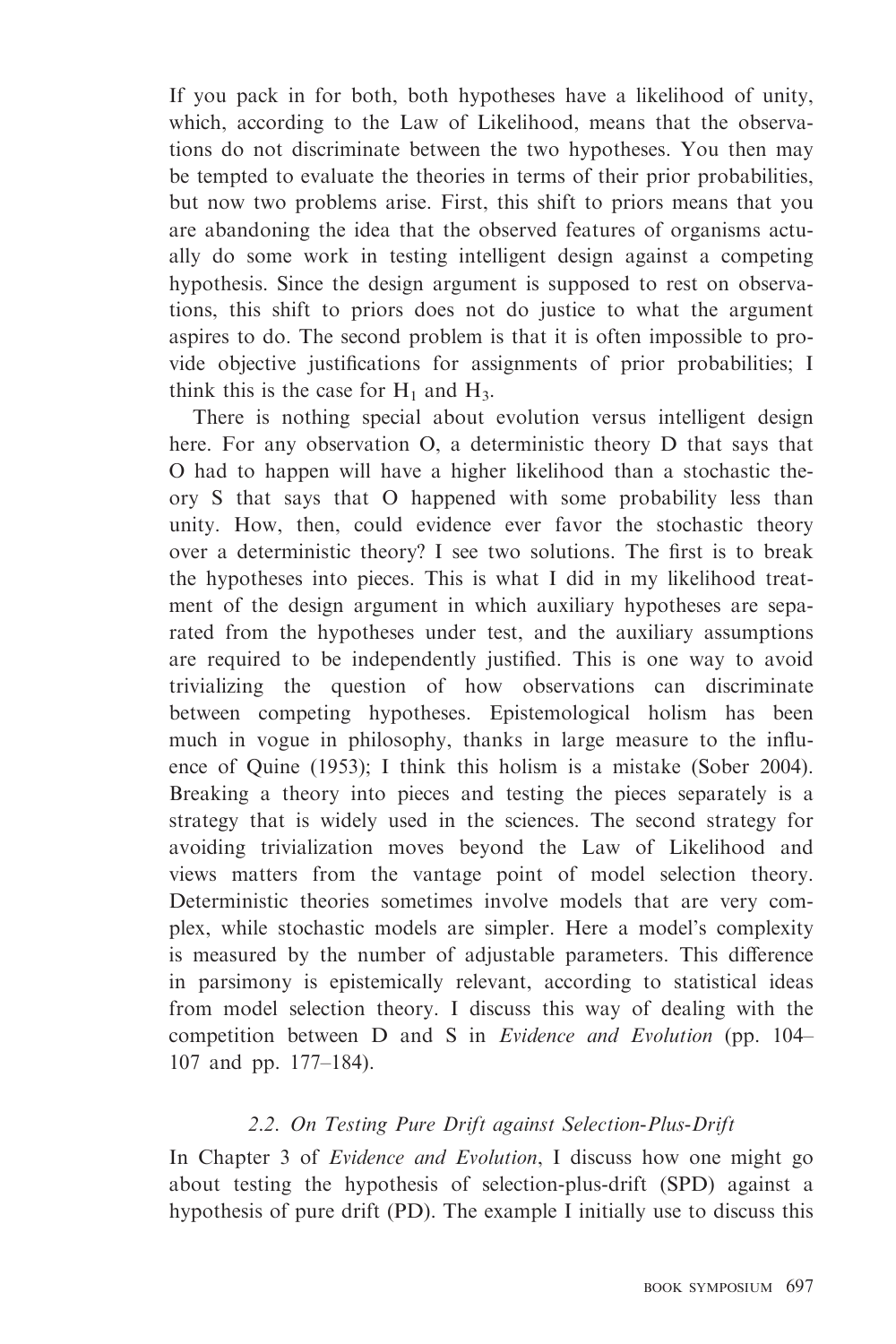involves the observation that polar bears now have an average fur length of (say) 10 centimeters. SPD says that there was variation in fitness in the lineage leading to present day polar bear, but population size was finite; the SPD hypothesis postulates an optimal fur length for polar bears and says that the population average evolved in the direction of that value, not with certainty, but in probabilistic expectation. PD says that there was no variation in fitness in the finite population, so trait values evolved by random walk. The question is whether the SPD hypothesis makes the observed fur length more probable than the PD hypothesis does. If this is the case, the Law of Likelihood will conclude that the observed fur length favors SPD over PD.

I assumed in my analysis of this problem that polar bear fur length must be between 0 and 100 centimeters. I then argued that when enough time has passed in the lineage, the SPD hypothesis predicts that the observed fur length should be ''close'' to the optimal fur length it postulates, whereas the PD hypothesis says that all possible fur lengths are roughly equiprobable. The SPD hypothesis will have the higher likelihood if the observed fur length is ''close enough'' to the optimum it postulates. I then describe various empirical facts that need to be in place to determine what ''close enough'' means. The main point of this exercise is to suggest that this way of thinking about testing SPD against PD is a dead end (Sober 2008, pp. 219–226). I don't think there is much hope for fleshing out the empirical details that are needed to make the likelihood comparison work. I suggest instead that we evaluate PD versus SPD by looking at multiple species that stem from a common ancestor and at the pattern of correlation exhibited among them. Don't ask why polar bears have a fur length of 10 centimeters. Ask instead why bears in colder climates tend to have longer fur than bears in warmer climates. This observed negative correlation between fur length and temperature has a higher probability of obtaining under the SPD hypothesis that it does under PD. Happily, you need to know far less about biological details to make this likelihood argument work.

Sansom thinks that the SPD and PD models assume that infinite time has passed. I disagree. The models describe how the probability distributions evolve as time marches on. Figure 1 in Sansom's article depicts what is true after infinite time has passed, and so it provides a good approximation when there has been a lot of time between the process's start and finish. When there is less time between start and finish, the SPD and PD hypotheses still can confer different probabilities on the observed polar bear trait value; see the figure on page 199 of Evidence and Evolution.

Sansom suggests that the analysis I give depends on how broad a range of possible trait values one chooses, noting that I mention the arbitrariness of the 100 centimeter cut-off in Evidence and Evolution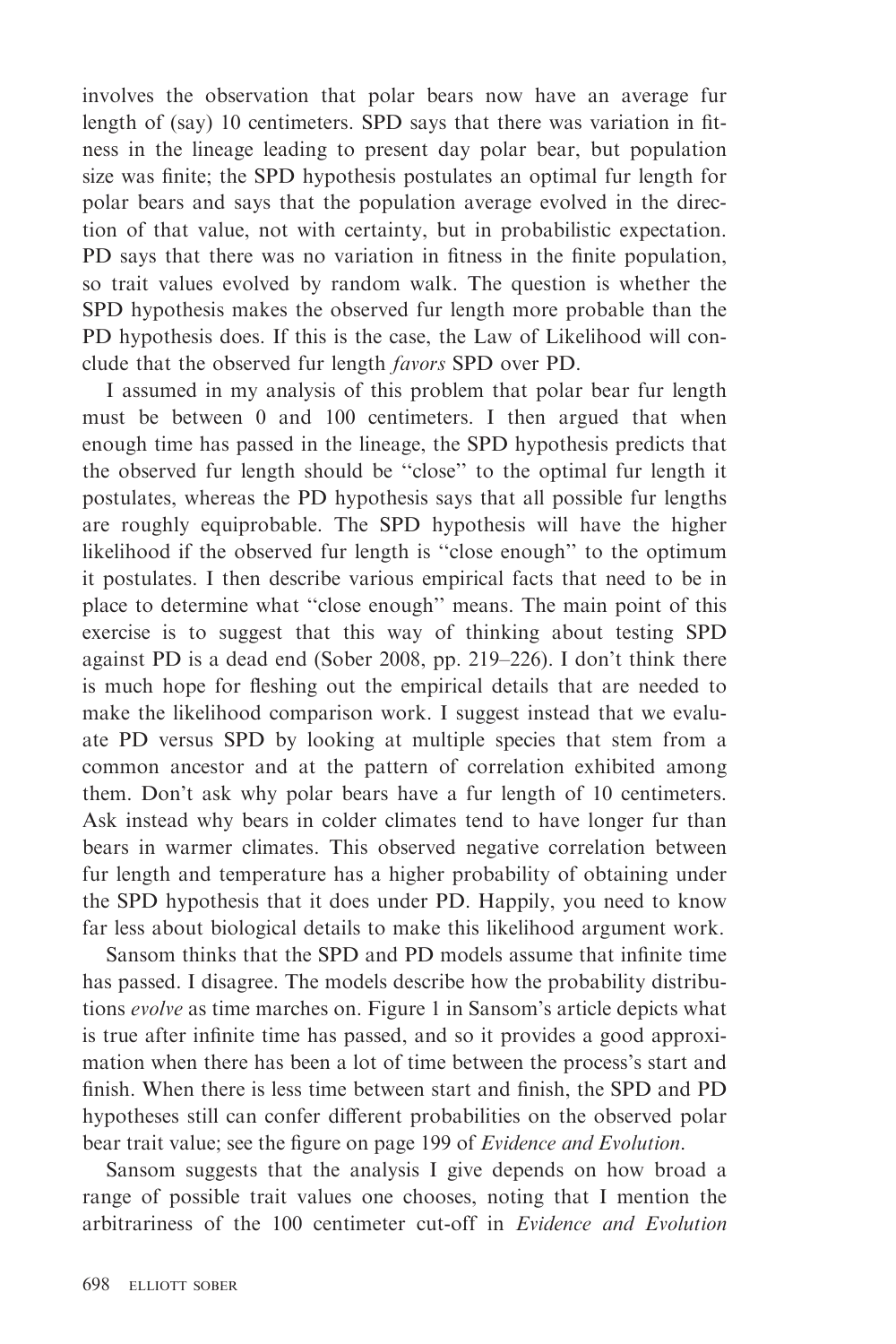(p. 224). I assumed that 0 to 100 centimeters is the range of possible values. Will it affect the likelihood analysis of PD versus SPD if you assume, instead, that the range is 0 to 500? Sansom thinks so and that this is a problem for the conclusions I want to draw. I'm still not sure how much this shift will affect the likelihood assessment, but if it does have a significant impact, that result would bolster my contention that this format for testing PD against SPD is a dead end. A similar point applies to Sansom's comment that the PD distribution (after infinite time has passed) need not be flat. I should have pointed out in the book that whether this is so depends on the magnitude of the mutational input; with zero or near-zero mutation, the distribution will be U-shaped, with a small mutational input it will be flat, but with a large input it will be single-peaked (Durrett 2002, pp. 14–23). But here again, the point of importance is a general one: to get the SPD and the PD hypotheses to confer different probabilities on the observations, a good deal of biological information is needed.

Sansom then turns to what he takes to be a second model in Evidence and Evolution. In fact, the shift he is describing isn't to new models of PD and SPD, but to a different data set that is used to evaluate the two old models. For both problems, SPD and PD are understood in terms of the Ornstein-Uhlenbeck process that I describe. The shift is from trying to explain why polar bears have an average fur length of 10 centimeters to trying to explain why bears in colder climates tend to have longer fur than bears in warmer climates. That is, what we are trying to explain in this second problem is why the bestfitting regression line drawn through data on different bear species  $(x =$  ambient temperature,  $y =$  average fur length) has a negative slope. PD says that descendant lineages did a random walk as they diverged from their most recent common ancestor. SPD says that they, in expectation, moved in the direction of an optimality line that has a negative slope. I say in the book that SPD predicts our observation that bears in colder climates tend to have longer fur than bears in warmer climates, whereas PD predicts that the slope of the regression line through the observations has a slope of zero. Sansom agrees with this assessment of what PD predicts, but he says ''it appears inconsistent with Sober's second model. A horizontal line of best fit is the expectation for an infinite set of species, but for a finite number PD predicts a normal distribution of lines of best fit that center on horizontal.'' My use of the word ''predicts'' here was a bit sloppy. The more careful statement is that SPD confers a higher probability on the observation that the slope is negative than the PD hypothesis does. If ''H predicts O" entails that  $Pr(O|H) > 0.5$ , then "prediction" is a distraction from what is crucial for likelihood comparisons (Sober 2008, p. 294).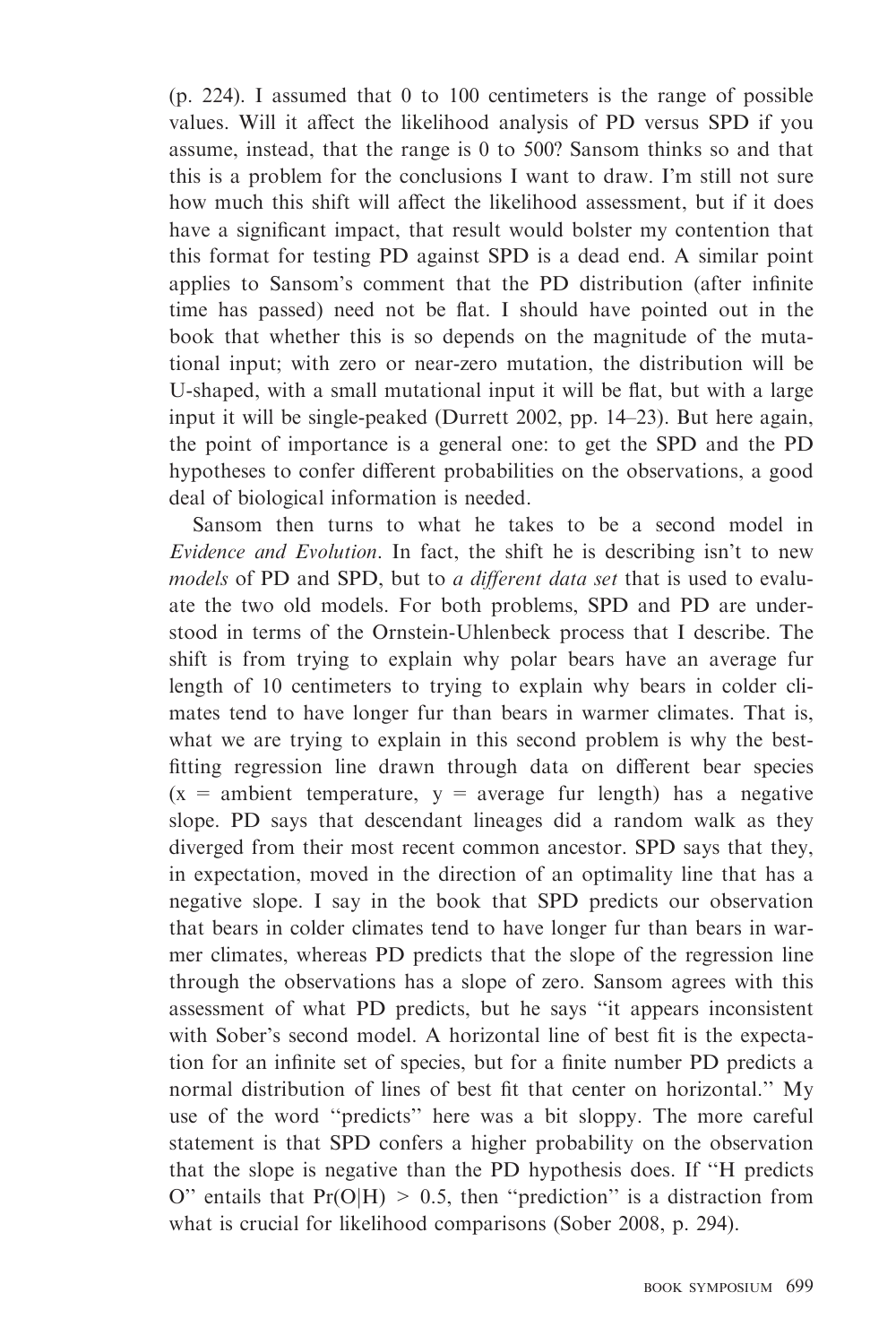Sansom notes that it is possible for bear species to exhibit a negative regression line if the lineages evolve away from the optima postulated by the SPD hypothesis. This is true, but it doesn't affect the likelihood comparison I am discussing—the negative slope that summarizes the observations is still more probable under SPD than it is under PD. Sansom also says that ''one should not conclude that even a relatively strong correlation must be due to this particular SPD hypothesis, because there are many other potential selection pressures and constraints that may differ across species that could also result in a negative correlation.'' This point is correct; it does not conflict with what I say in *Evidence and Evolution*. I there use the Law of Likelihood to evaluate two hypotheses in the light of a set of observations; the likelihood argument draws no conclusion about which hypothesis one should accept (see the separation of three questions on pp. 3–8) and the analysis does not involve surveying other possible hypotheses.

My extended discussion of fur length in bears, where one shifts from the task of explaining a single trait in a single species to a pattern in a multi-species data set, is supposed to have a general lesson. Informal discussions of evolution, both by nonbiologists and by biologists also, are often about the trait value found in a single species or higher taxonomic group. Why, for example, do vertebrates have camera eyes? If we set story-telling aside, we should look instead at the distribution of eye designs, including the state of having no eyes at all, across a more inclusive set of taxa. A time-honored problem in philosophy of science involves observing a single black raven and asking what this observation says about the hypothesis that all ravens are black. This is the wrong model for testing drift against selection.

#### 3. Responses to Branden Fitelson

### 3.1. The Law of Likelihood is Dead. Long Live the Law of Likelihood!

I agree with Fitelson that the Law of Likelihood has counterexamples when no restrictions are placed on the hypotheses and observations to which it applies. Here's one counterexample that I put in *Evidence and* Evolution (pp. 36–37); it was inspired by Fitelson (2007). You are Madison's top meteorologist. You use data on the current weather and a good model of how weather systems change. Based on that information, you see that it probably will rain tomorrow. Your theory plus data ''favors'' rain over no rain, but this isn't because rain has the higher likelihood. What favoring means here is just that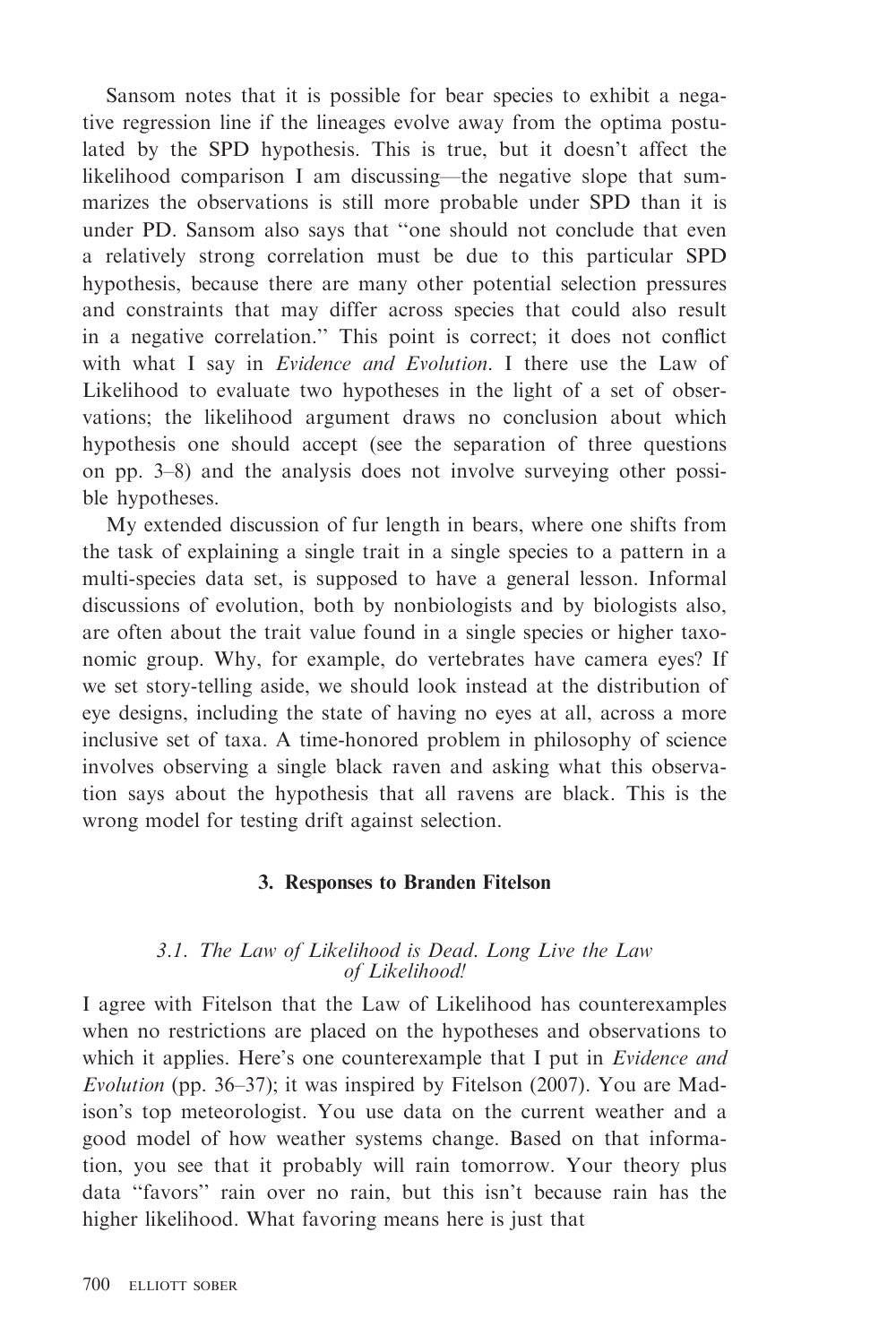Pr(rain tomorrow | data about now  $\&$  model) > Pr(no rain tomorrow j data about now & model).

What is not at issue here is the claim that

Pr(data about now | rain tomorrow) > (data about now | no rain tomorrow).

Sometimes hypotheses are ''favored'' because of their probabilities, not because of their likelihoods. What I conclude from this and other examples is that the Law of Likelihood isn't a good explication of what the word ''favoring'' means in English. However, this doesn't lead me to think that the Law of Likelihood is a defective epistemological principle.

Likelihoodism is not Bayesianism. It is a philosophy that comes into its own when the hypotheses we are considering don't have objective prior or posterior probabilities. When Eddington was using his eclipse data to test relativity theory against Newtonian theory, he was able to consider how each theory probabilifies his observations. He was not able to say which theory was rendered more probable by those observations. As this example also illustrates, likelihoodism does not aim to address cases in which the evidence deductively entails one competing hypothesis, but not the other.

Likelihoodism can be viewed as a part of Bayesianism because of the role the likelihood ratio plays in the odds formulation of Bayes' Theorem:

$$
(O) \qquad \frac{\Pr(H1|O)}{\Pr(H2|O)} = \frac{\Pr(O|H1)}{\Pr(O|H2)} \times \frac{\Pr(H1)}{\Pr(H2)}
$$

What this theorem says to a Bayesian is that the only way the ratio of posterior probabilities can differ from the ratio of priors is by the likelihoods differing. The more the likelihood ratio deviates from unity, the more one's ratio of credences is transformed by the observations. For Bayesians, likelihoods provide the sole pathway by which relative degrees of certainty can be altered by observations. What the Law of Likelihood does is draw a circle around the likelihood ratio and say: this is how the observations are relevant to the competition between the two hypotheses.

The word ''favoring'' is ill-chosen as a device for pointing out the evidential significance of likelihoods. So, for that matter, is the word ''discrimination.'' Indeed, the whole subject was conceived in semantic sin, since Fisher couldn't have chosen a more misleading word for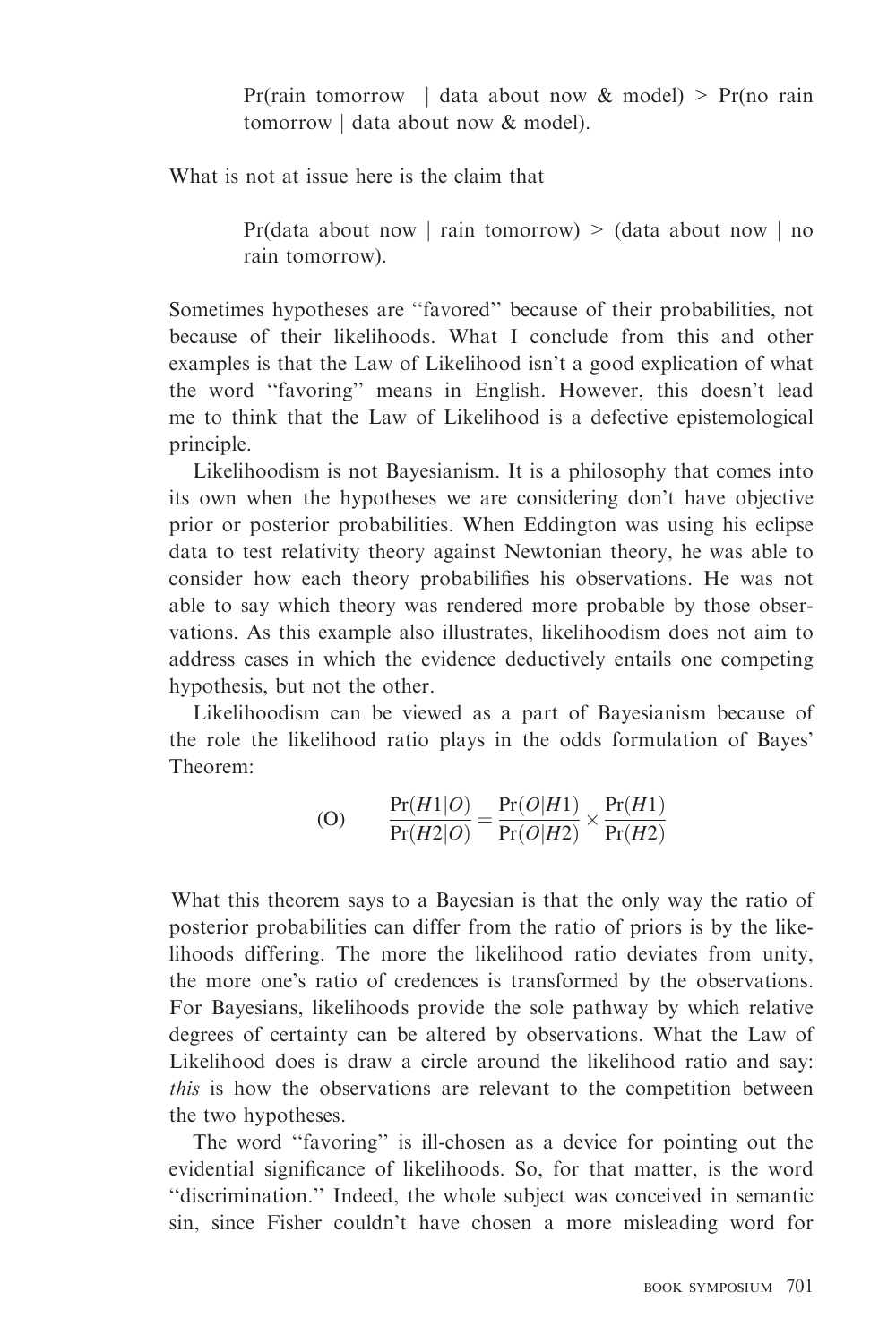likelihood than the word he chose—namely, the word ''likelihood.'' However, the fact that ''likely'' and ''probably'' are synonyms in English does not mean that Fisher went wrong in arguing for the epistemological significance of likelihoods. Similarly, the role of the likelihood ratio in (O) should lead Bayesians to embrace the Law of Likelihood, once the bad terminology is duly recognized.

#### 3.2. Commutativity, the Ratio Measure of DOC, the Bridge Principle, and the Popperian Principle

Fitelson points out that the LoL is implied by the ratio measure of degree confirmation

$$
DOCR(O,H) = \frac{Pr(H|O)}{Pr(H)}
$$

He then notes that the ratio measure is flawed. One flaw is that it entails that degree of confirmation is commutative, since

$$
DOC_{R}(O,H) = DOC_{R}(H,O).
$$

So far so good. How does this affect the Law of Likelihood? Not at all. Rejecting the ratio measure does not require you to reject everything that it entails. In fact, likelihoodism is philosophically opposed to commutativity and, for that matter, to computing the ratio of posterior probabilities to priors. One of the main points of that philosophy is to talk about cases in which  $Pr(O|H_1)$  and  $Pr(O|H_2)$  make sense while  $Pr(H_1|O)$  and  $Pr(H_2|O)$  do not. The hypotheses of interest confer objective probabilities on observations, but the observations do not confer objective probabilities on hypotheses.

Related remarks apply to Fitelson's bridge principle:

(BP) E favors  $H_1$  over  $H_2$  iff E supports  $H_1$  more than E supports  $H_2$ .

Fitelson says that this principle ''facilitates a comparison of Likelihoodist versus Bayesian explications of the favoring relation.'' It does—if you are a Bayesian. As Fitelson says, ''from a Bayesian point of view, the debate about (LoL) is really just a debate about the proper measure of degree of confirmation.'' This is true, but likelihoodists do not view the (LoL) in this way. Likelihoodists typically don't think that the favoring relation involves a comparison of the degree to which E supports  $H_1$  and the degree to which E supports  $H_2$ . Favoring, for them, is an irreducibly three-place relation; it doesn't decompose into a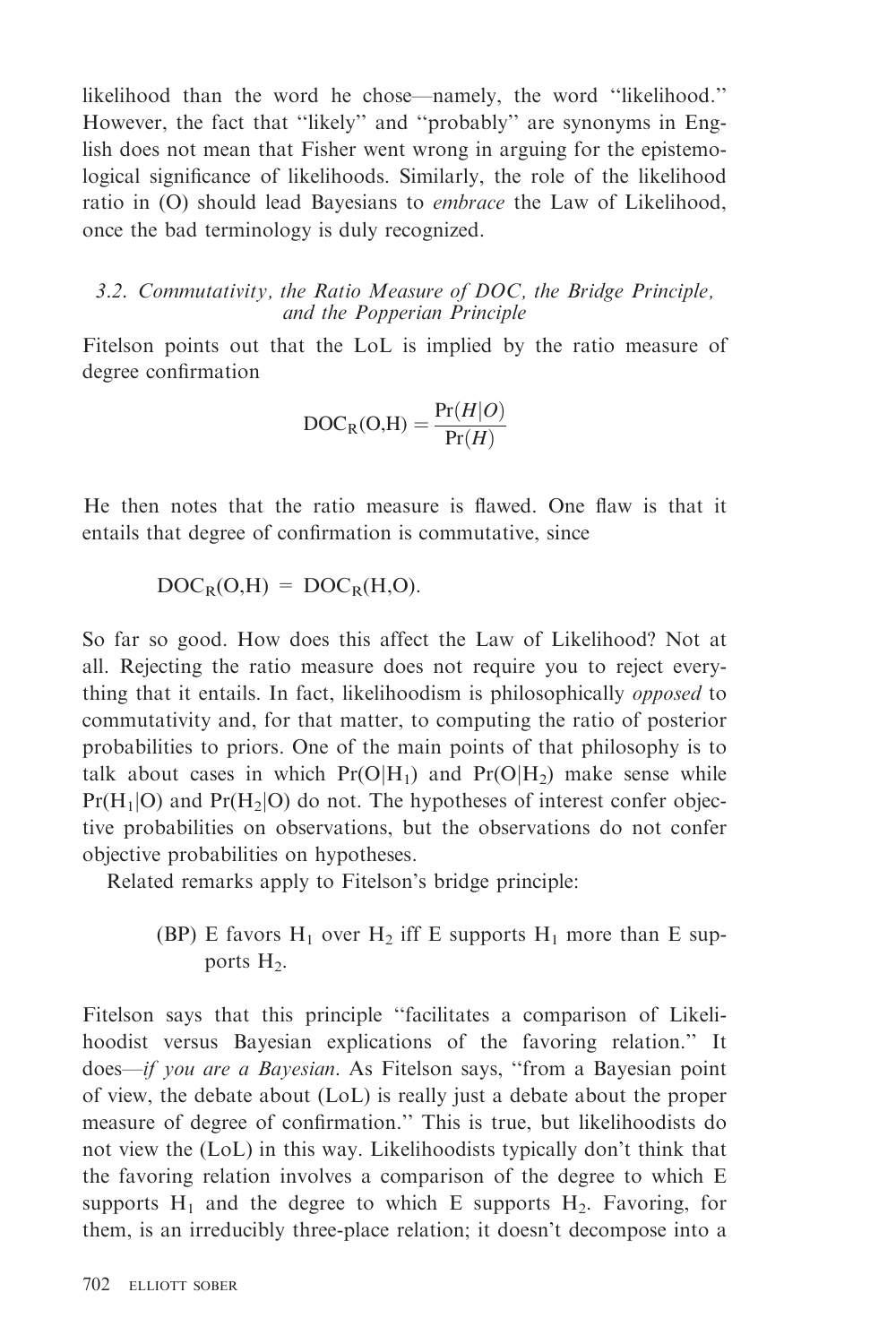two-place relation between  $H_1$  and E and a two-place relation between  $H_2$  and E.

Fitelson describes a Popperian Principle about favoring and says that the Law of Likelihood (LoL) is meant to be a probabilistic generalization of (PP). Here's the principle:

> (PP) If  $H_2$  entails not-E but  $H_1$  does not entail not-E, then E favors  $H_1$  over  $H_2$ .

Fitelson endorses this principle, saying that it expresses ''the true kernel'' of Popperian falsificationism. I suspect that (PP) is not so straightforward; what you should think of it depends on wider issues. Suppose  $H_1$  fails to entail not-E because  $H_1$  says nothing whatever about E. Likelihoodists will then decline to say that E favors  $H_1$  over  $H_2$ ; they will say that if  $Pr(E|H_1)$  makes no sense, then E does not favor  $H_1$  over  $H<sub>2</sub>$ . Bayesians, of course, will not see things this way; if  $H<sub>1</sub>$  says nothing about E, they will say that  $Pr(E|H_1) = Pr(E)$  and they will have no qualms about evaluating Pr(E). But likelihoodists have trouble with this quantity, the unconditional probability of the observations, because it is an average likelihood (Sober 2011, pp. 29–30):

$$
Pr(E) = \sum_{i} Pr(E|H_i)Pr(H_i).
$$

The problem of priors rears its ugly head and so does the problem of having to survey the likelihoods of all possible hypotheses, or so likelihoodists will say.

## 3.3. The Weak Law of Likelihood

Fitelson likes the principle about favoring that Joyce (2003) calls the Weak Law of Likelihood:

$$
(WLoL) \quad \text{If} \quad Pr(O|H_1) > Pr(O|H_2) \quad \text{and} \quad Pr(O|not \text{-} H_1) \le \text{Pr(O|not \text{-} H_2)}, \text{ then O favors } H_1 \text{ over } H_2.
$$

Fitelson notes that the (WLoL) talks about ''catch-alls'' and so its antecedent will be controversial to ''some philosophers.'' He is right. In particular, *likelihoodists* dislike the (WLoL) for precisely that reason. Although it often makes sense to talk about the probabilities that scientific theories confer on observations, it often does not make sense to talk about the probabilities that the negations of those theories confer. Relativity theory says something about how probable Eddington's eclipse data was. What does the negation of relativity theory say about those observations? The negation is a very long disjunction of all